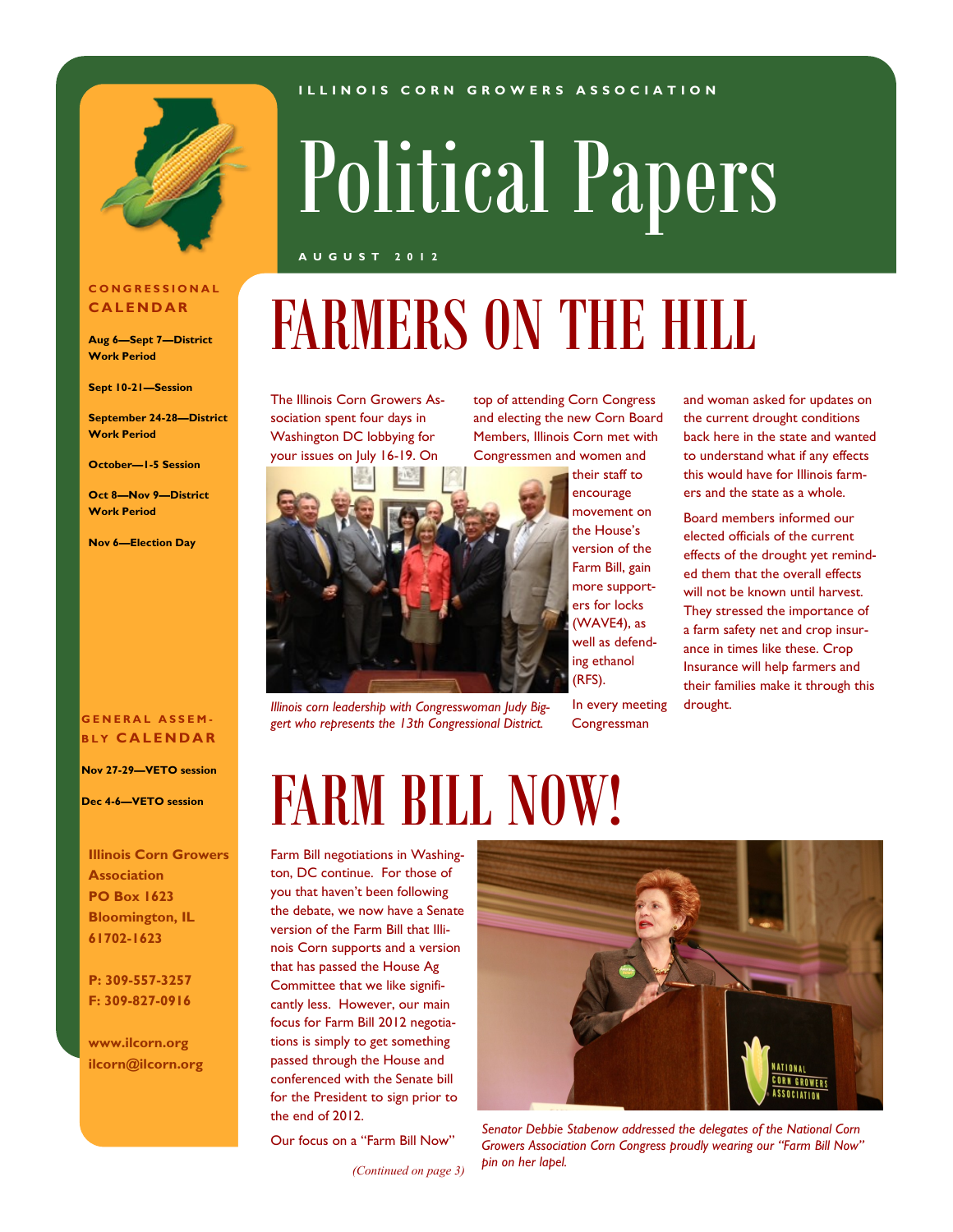**P A G E 2**

## CONNECT WITH YOUR LEGISLATORS

The Illinois Corn PAC evaluation recommended some new ways to gain recognition with key members of congress.

We are introducing "Shop Talks" which are designed to be a town hall style meeting between members of Congress and fellow farmers and Illinois Corn members in the

district. The events would take place on the farm of an Illinois Corn member. This is a good chance for the candidates to see a farm and connect with their constituents.

The goals of Shop Talks are to have members become more active in their districts and have them meet face to face with their elected representatives.

In addition, Illinois Corn plans to hold member only fundraisers for candidates. Putting our members in small private group meetings with candidates is the best way for them to discuss the issues in more depth.

If you are interested in attending a Shop Talk or fundraiser for your member of Congress please contact Lindsay at lmitchell@ilcorn.org.

## CORN FARMERS COALITION: EDUCATING WASHINGTON, DC

The Corn Farmers Coalition, a coalition of fourteen state corn grower associations and the National Corn Growers Association, is back again this summer delivering key educational messages to your elected officials in Washington, DC. The campaign this year ran from June 1 through July 31 and featured many of the farm families and educational messages we have seen in previous years with new families from Illinois, Iowa, Indiana, and Michigan added.

CFC has pioneered a new marketing technique in Washington, DC called "station domination." Essentially, the campaign buys every ad space in metro stations heavily trafficked by Congressional staffers and other members of our target audience for the duration of the campaign, guaranteeing that everyone passing through that station sees the information. This includes Congressmen and Senators, their staffs, lobbyists, Agency



employees from USDA to EPA, Environmental groups and think tanks. The campaign also relies heavily on digital media with ads running on the web sites of popular Hill publications and media powerhouses from the Washington Post to the New York Times. The strategy has worked really well.

"During our focus group sessions earlier this year, participants clearly remembered seeing our ads even though they had not been in the market for months. This Strong recall of

the CFC brand and recognition of our ads is tremendous and very uncommon for marketing campaigns. We are definitely doing something right," said Mark Lambert, NCGA.

The numbers show that the campaign is making noticeable progress with the important people in Washington, DC and that the image of farmers and the trust your elected officials have in farmers is not losing ground.

*Learn more about the exciting Corn Farmers Coalition campaign in Washington, DC at www.cornfarmers coalition.org.*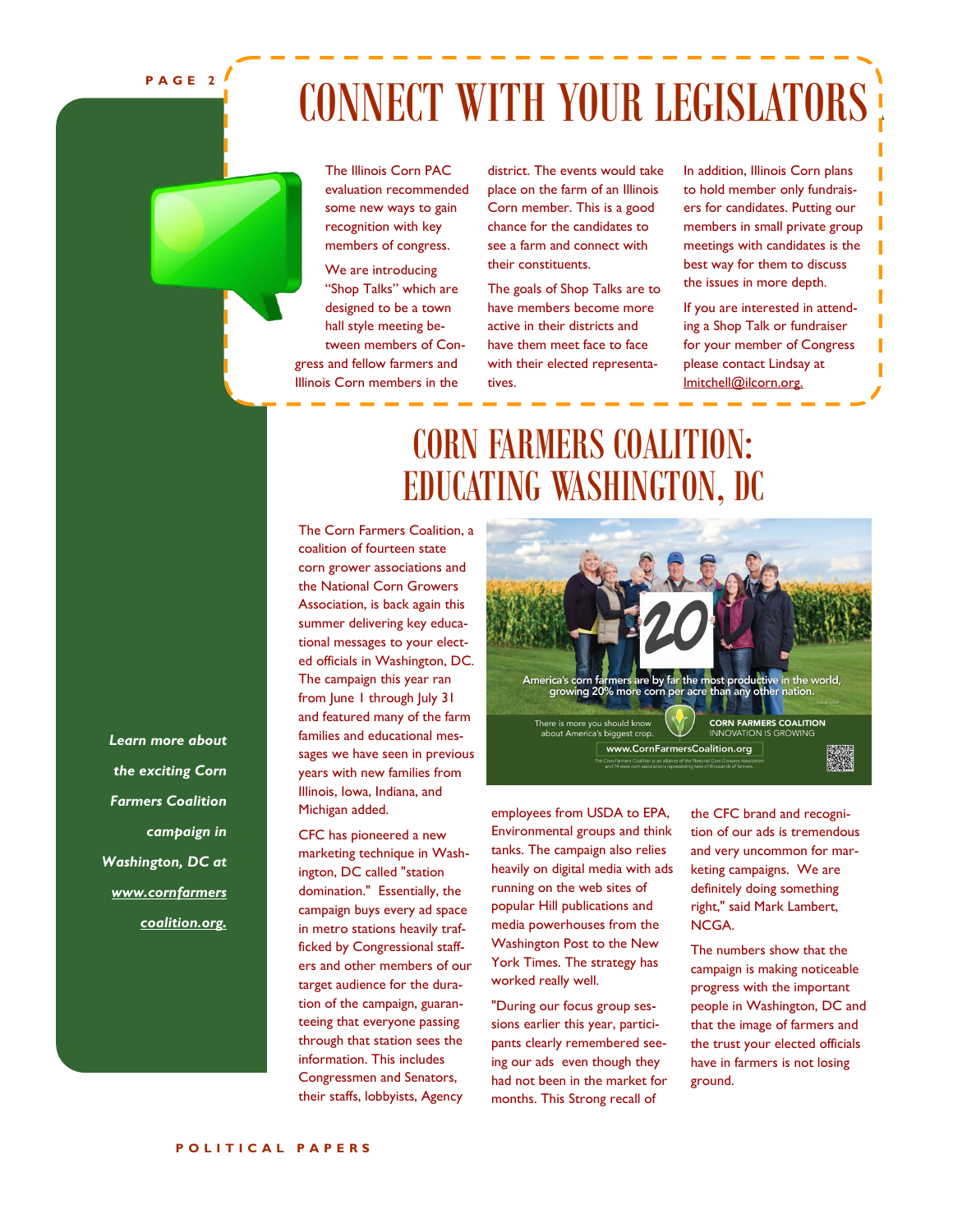## FARM BILL NOW *(cont)*

#### *(Continued from page 1)*

is a priority because if the current Farm Bill is allowed to expire and Congress simply issues an extension to get us into the 2013 crop year, we risk losing more baseline on some programs with virtually no hope to regain it later.

For the 2012 Farm Bill, we are advocating for updates and simplification to the current ACRE program. We still hope for a revenuebased safety net and a robust crop insurance program that will enable you to better manage your risk. Our ideal program would eliminate overlapping coverage with individual crop insurance, provide a new tool for the event of multi-year revenue decline, make farm policy fair and equitable across all crops

and regions of the U.S., and eliminate payments made to producers who have not experienced a loss. The program would also be based on 100 percent planted acres and establish crop reporting districts as the trigger for revenue loss.

The Agriculture Risk Coverage (ARC) program passed through the Senate contains a majority of these modifications to the 2008 bill. The program passed in the House Ag Committee

favors southern U.S. crops like cotton, rice and peanuts and potentially distorts soybean and wheat planting. Your elected officials will have much to debate in conference committee if the House proceeds with their current version.

Still, your needs are best served by a Farm Bill passed in 2012. Illinois Corn continues to advocate for a bill sooner rather than later, even if



we have to compromise on some of our priorities. Farmers, environmentalists, and humanitarians all understand the need to preserve the baseline budget we are currently working with by passing a "Farm Bill Now."

*Farm Bill Now is a priority because if the current farm bill expires and Congress passes an extension, we lose baseline budget and face painful and severe cuts in 2013.*

## ILLINOIS GENERAL ASSEMBLY UPDATE

The Illinois Spring legislative Session came to an end in a typical way, with screaming, papers flying through the air and long drawn out floor debates. With major issues of the State Budget, Medicaid, and Pensions on the docket one could only expect a tough session. Even with these hot button issues the legislature made progress and got a lot of work done.

**State Budget:** The legislature had been working for weeks on bipartisan efforts to reform the state pension system as well as pass a budget. Yet in the final days the negotiations fell apart over the issue of pensions. Thus to pass the budget it came down to votes strait down party line. The Democrats voted in support of the budget and Republicans voted against it. Eventually, they did pass a budget that reduces spending.

**Medicaid Reform:** This became the hot button issue in Springfield in the final weeks in the session as they came down to the wire. Through a lot of negotiations and long floor debate a bi-partisan bill emerged. It set to save millions in the states expenditures along with attempting to increase revenues. The final compilation of reform bills included an increase on the taxes levied on cigarettes. In the end both the House and Senate passed the 4 bills that brought changes to the current system.

**Pension Reform:** There seemed to be head way in the negotiations that could have lead to a bi-partisan bill but each side had their sticking points that they would not compromise on. The result of all of this activity is that no pension reform package passed both Chambers.

### **USE/OCC TX-GASOHOL - HB 4700 (REP. BRADLEY) & SB 3616 (SEN. SULLIVAN/REP. BRADLEY)**

IL Corn has been working to increase the awareness and use of E15 within the state. Negotiations on these bills have been occurring between the Corn Growers and the Petroleum groups to allow this to happen while providing an economic benefit to the state. SB 3616 turned into a shell bill by removing its substantive language to allow the bill to continue to move through the process. Unfortunately this shell bill was used in the last days of the session to allow the enterprise zones reauthorization to pass. So now Illinois corn along with other organizations are gearing up for a veto session push to find another vehicle to pass the E15 legislation.



**Use only in** .2001 and newer passenger vehicles **·Flex-fuel vehicles** 

Don't use in other vehicles, boats, or<br>gasoline-powered equipment. It may cause<br>damage and is *prohibited* by federal law.